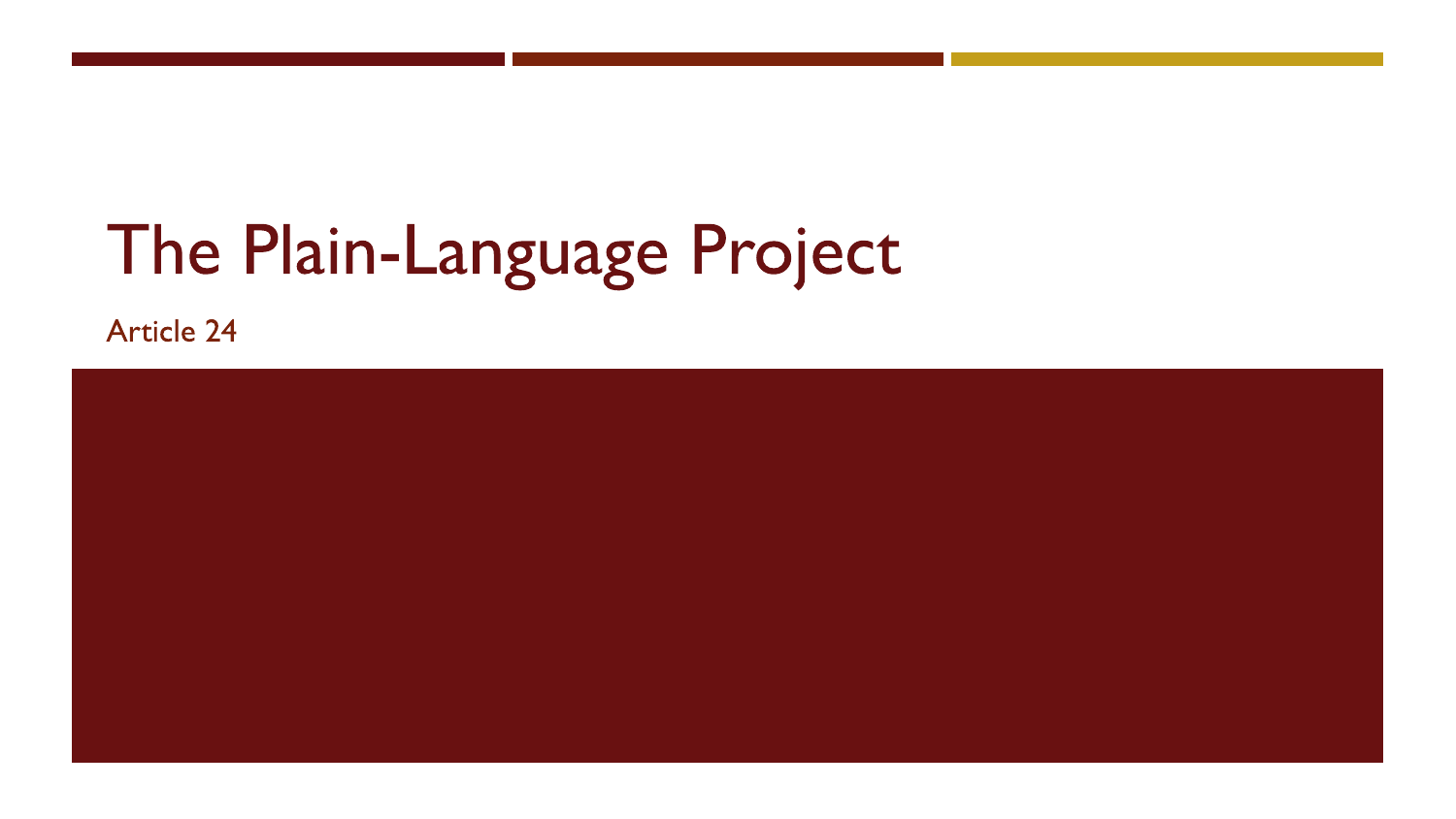### **ARTICLE 24**

#### **CONSULTATION**

24.1 Consultation.

> Upon request of either party, the President or the President's designee shall meet А. with UFF-FSU-GAU representatives to discuss matters pertinent to the implementation or administration of this Agreement, University actions affecting terms and conditions of employment unique to the University, or any other mutually agreeable matters. Such meetings shall occur no more than once (1) per Fall semester and once (1) per Spring semester unless the parties agree to meet more frequently. The party requesting consultation shall submit a written list of agenda items to the other party no less than one (1) week in advance of the meeting.

> $B.$ The President shall attend at least one (1) such meeting in either the Fall or Spring semesters

Contract Administration Meetings. The University and UFF-FSU-GAU shall schedule 24.2 contract administration meetings as needed and as mutually agreed upon, to discuss enforcement of specific provisions of this Agreement or issues related to the administration of the Agreement. Requests for a contract administration meeting shall not be unreasonably denied.

The parties understand and agree that such meetings held pursuant to Sections 24.1 or 24.3 24.2 may be used to resolve problems regarding the implementation and administration of the Agreement. However, such meetings shall not constitute or be used for the purpose of collective bargaining, or to discuss matters in litigation unless the University and UFF-FSU-GAU agree otherwise.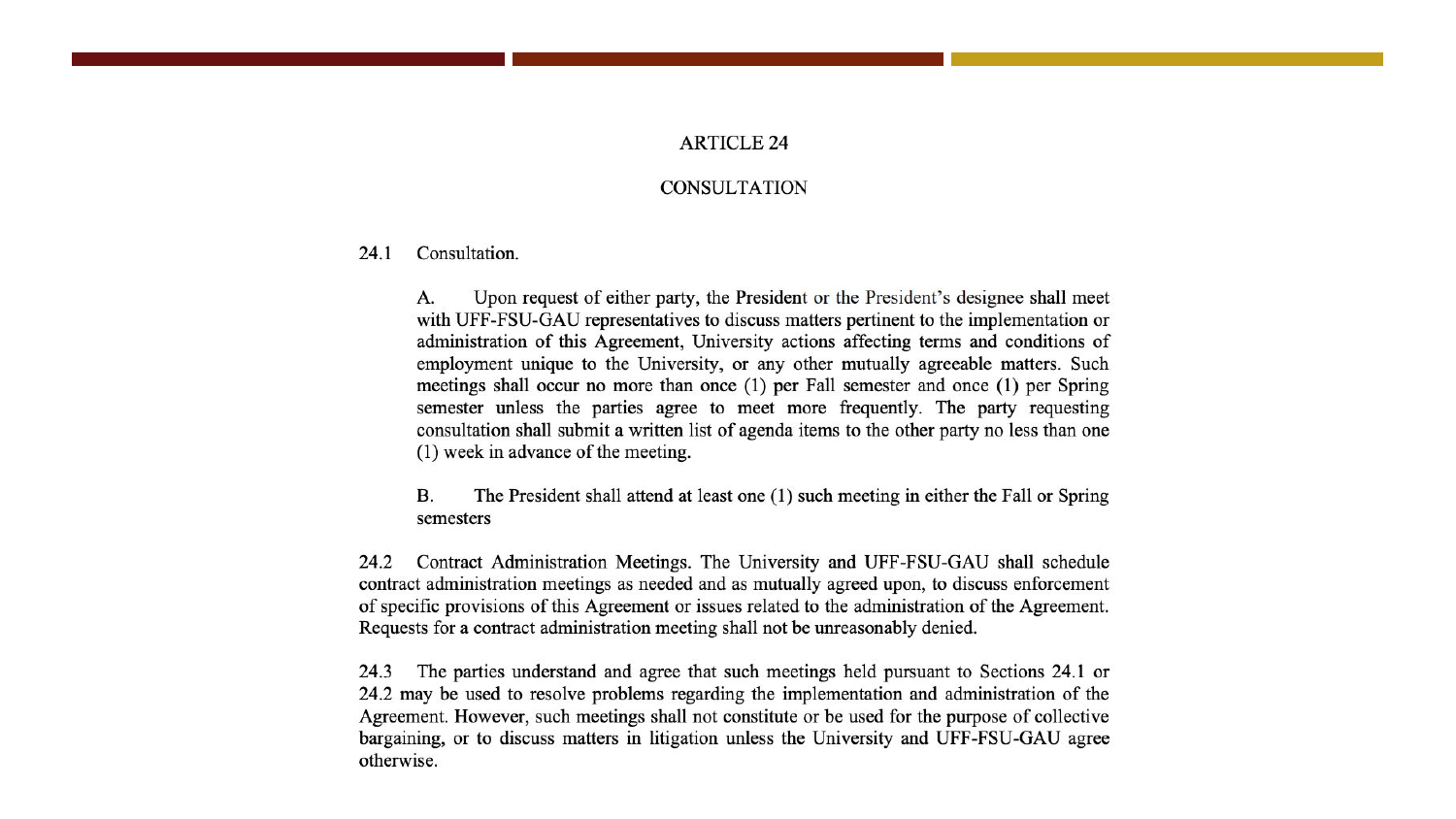### **Article 24 Consultation**

This is the article about meeting with FSU higher-ups. When we get to, who it is with, &c.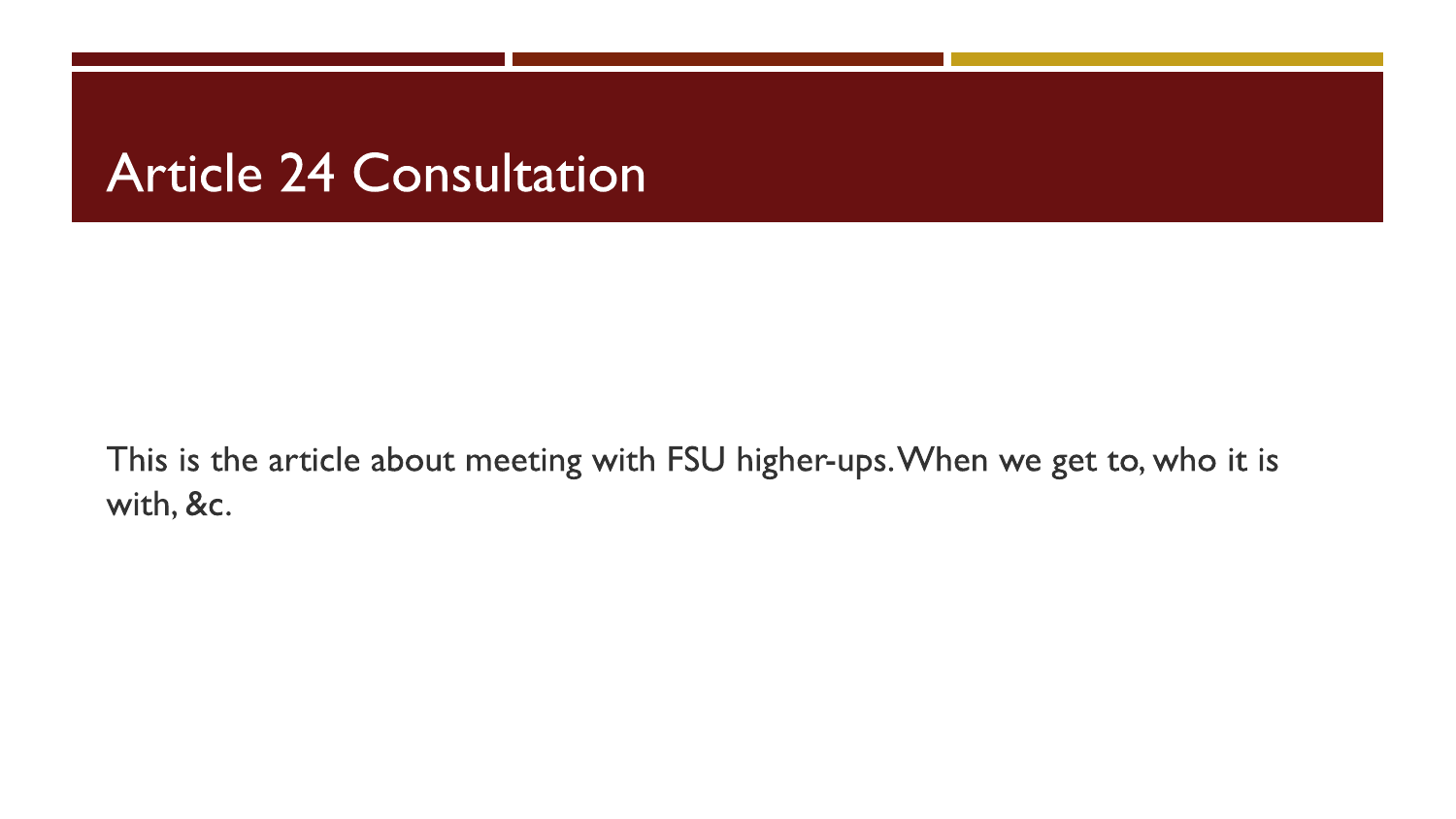### $24.1$

### 24.1 Consultation.

This is particularly about the formal consultations we get with FSU higher-ups, such as our meetings with the President or the President's representatives.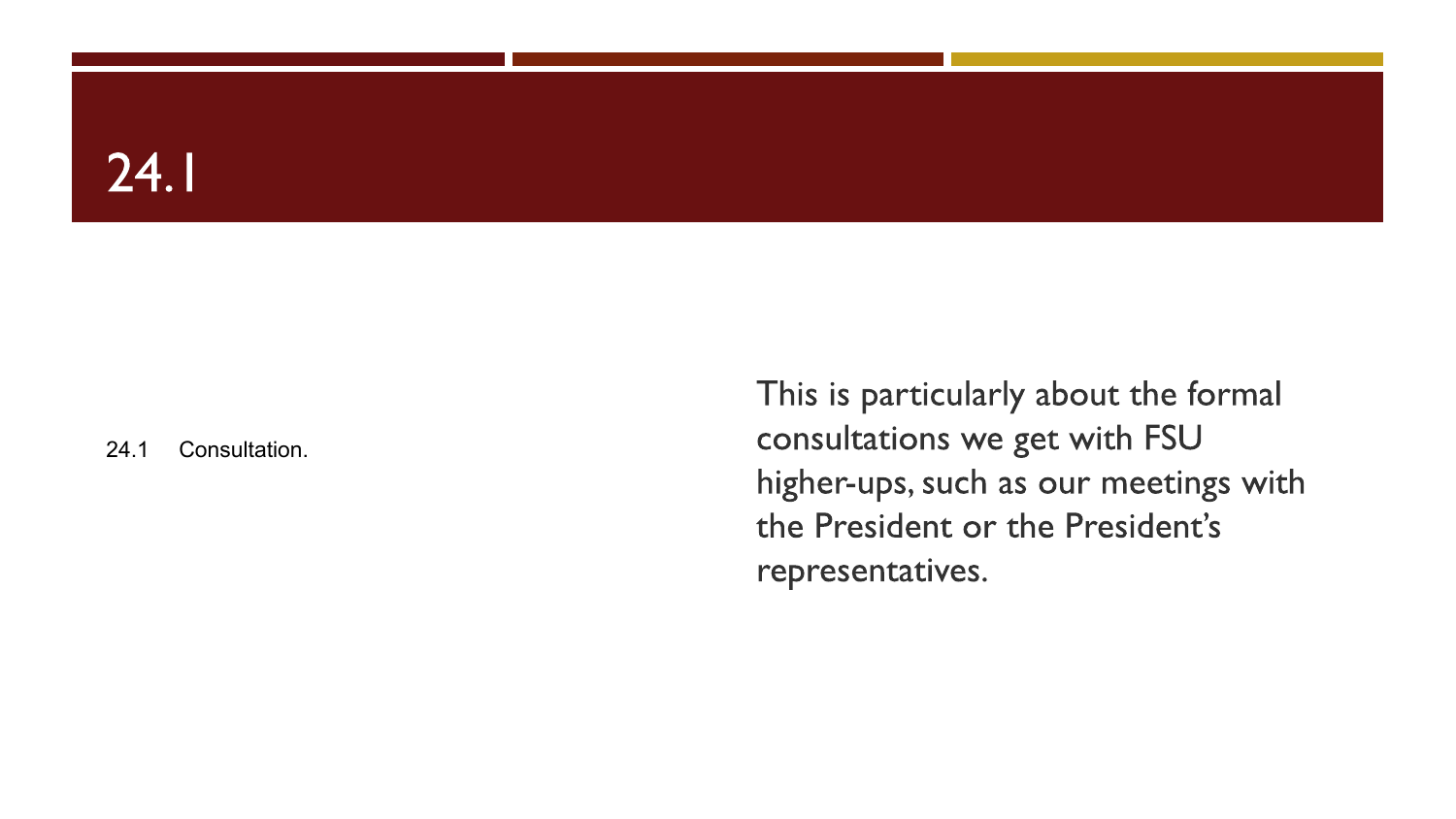# $24.1A$

A. Upon request of either party, the President or the President's designee shall meet with UFF-FSU-GAU representatives to discuss matters pertinent to the implementation or administration of this Agreement, University actions affecting terms and conditions of employment unique to the University, or any other mutually employment unique to the University, or any other mutually both sides can agree to discuss.<br>agreeable matters. Such meetings shall occur no more than once (1) per Fall semester and once (1) per Spring semester unless the parties agree to meet more frequently. The party requesting consultation shall submit a written list of agenda items to the other party no less than one (1) week more. in advance of the meeting.

When either GAU or FSU wants, they can request a meeting with the other side to discuss many things. Among these topics:

Stuff the University does that affects the contract, putting the contract into place, or anything else

Max I consultation per fall semester and I per spring semester, unless both sides agree to meet

Whichever side requests the consultation (standardly, GAU) has to provide the agenda at least I week in advance of the meeting.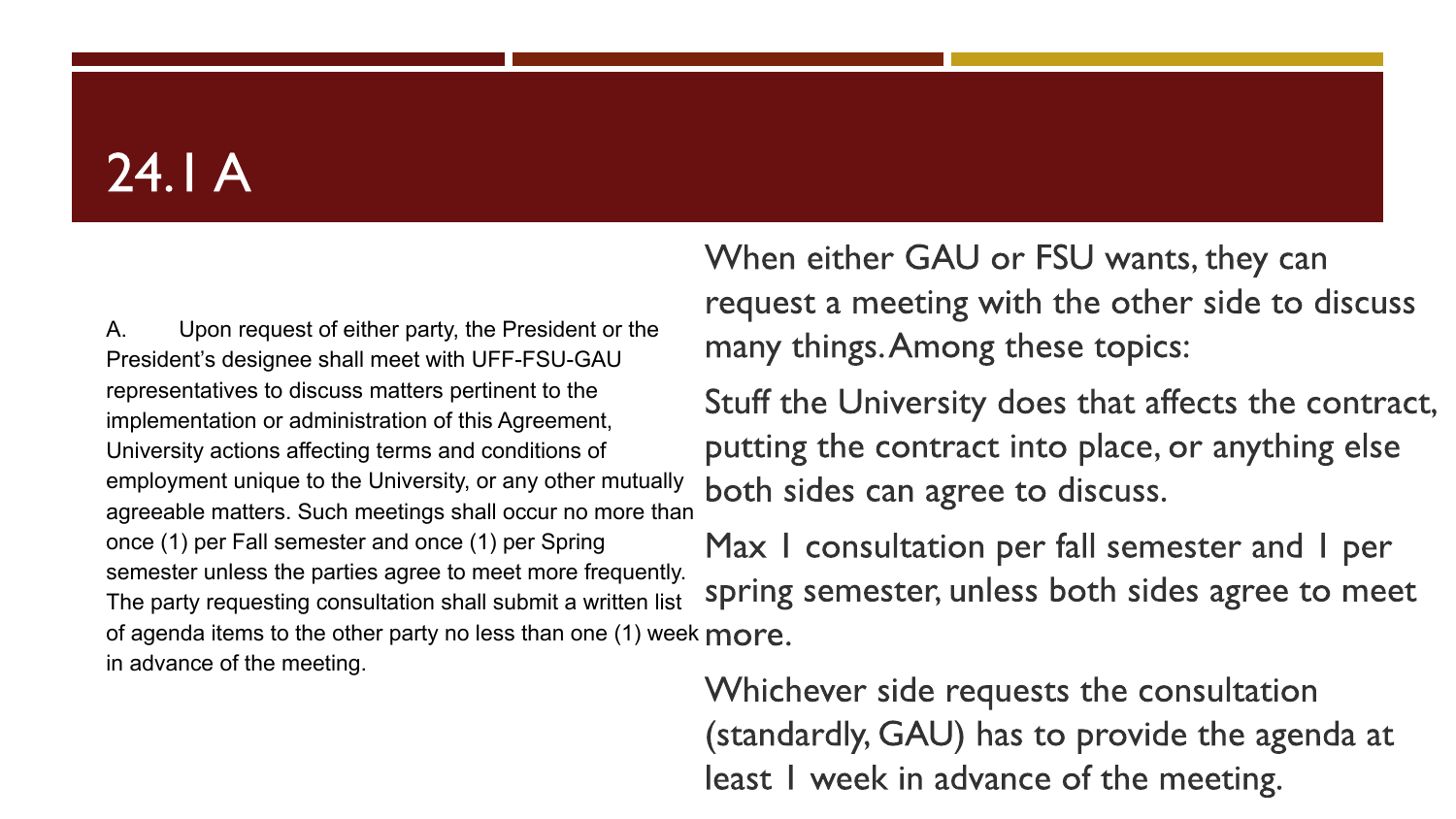### $21.1B$

B. The President shall attend at least one (1) such meeting in either the Fall or Spring semesters

The President of FSU has to come at least ONCE during either the spring or fall semester consultations (but not both if he doesn't want to).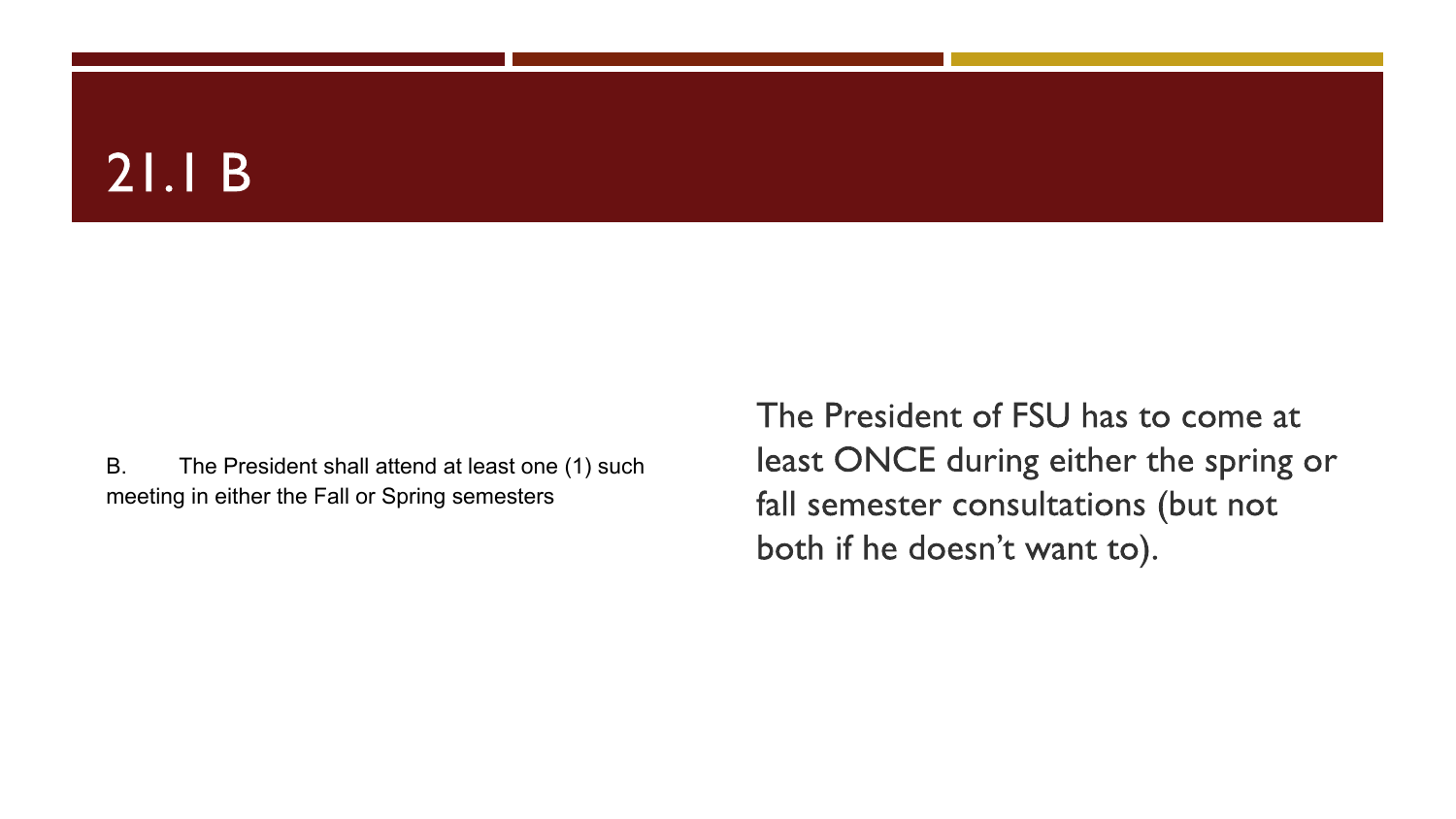### 24.2 Contract Administration Meetings

24.2 Contract Administration Meetings. The University and UFF-FSU-GAU shall schedule contract administration meetings as needed and as mutually agreed upon, to discuss enforcement of specific provisions of this Agreement or issues related to the administration of the Agreement. Requests for a contract administration meeting shall not be unreasonably denied.

There are also other meetings we can schedule with FSU, having to do with implementing specific parts of the contract. Both sides have to agree to meet, and can do this as much or as few times as necessary. If we ask to meet to discuss these things, FSU cannot deny us within reason.